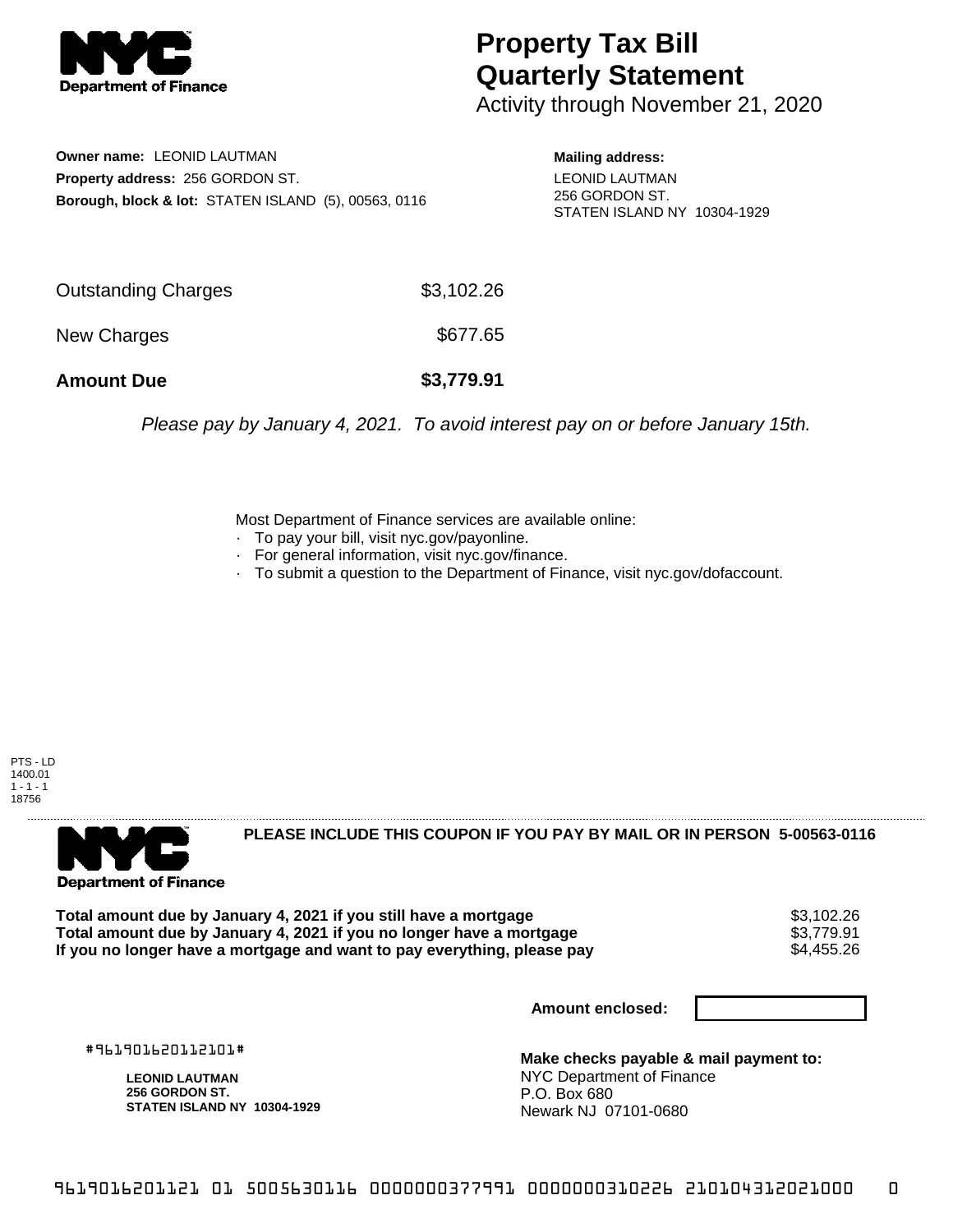

| <b>Billing Summary</b>                                                     | <b>Activity Date Due Date</b> |                     | <b>Amount</b> |
|----------------------------------------------------------------------------|-------------------------------|---------------------|---------------|
| Outstanding charges including interest and payments                        |                               |                     | \$3,102.26    |
| <b>Finance-Property Tax</b>                                                |                               | 01/01/2021          | \$685.55      |
| <b>Adopted Tax Rate</b>                                                    |                               |                     | $$-7.90$      |
| <b>Total amount due</b>                                                    |                               |                     | \$3,779.91    |
| <b>Tax Year Charges Remaining</b>                                          | <b>Activity Date</b>          | <b>Due Date</b>     | Amount        |
| <b>Finance-Property Tax</b>                                                |                               | 04/01/2021          | \$685.55      |
| Adopted Tax Rate                                                           |                               |                     | $$-7.90$      |
| Total tax year charges remaining                                           |                               |                     | \$677.65      |
| If you pay everything you owe by January 4, 2021, you would save:          |                               |                     | \$2.30        |
| How We Calculated Your Property Tax For July 1, 2020 Through June 30, 2021 |                               |                     |               |
|                                                                            |                               | Overall             |               |
| Tax class 1 - Small Home, Less Than 4 Families                             |                               | <b>Tax Rate</b>     |               |
| Original tax rate billed                                                   |                               | 21.1670%            |               |
| New Tax rate                                                               |                               | 21.0450%            |               |
| <b>Estimated Market Value \$389,000</b>                                    |                               |                     |               |
|                                                                            |                               |                     | <b>Taxes</b>  |
| <b>Billable Assessed Value</b>                                             |                               | \$12,955            |               |
| <b>Taxable Value</b>                                                       |                               | \$12,955 x 21.0450% |               |
| <b>Tax Before Abatements and STAR</b>                                      |                               | \$2,726.40          | \$2,726.40    |
| Annual property tax                                                        |                               |                     | \$2,726.40    |
| Original property tax billed in June 2020                                  |                               |                     | \$2,742.20    |
| <b>Change In Property Tax Bill Based On New Tax Rate</b>                   |                               |                     | $$-15.80$     |

Please call 311 to speak to a representative to make a property tax payment by telephone.

For information about the interest rate charged on late payments, visit nyc.gov/taxbill.

## **Home banking payment instructions:**

- 1. **Log** into your bank or online bill pay website.
- 2. **Add** the new payee: NYC DOF Property Tax. Enter your account number, which is your boro, block and lot, as it appears here: 5-00563-0116 . You may also need to enter the address for the Department of Finance. The address is P.O. Box 680, Newark NJ 07101-0680.
- 3. **Schedule** your online payment using your checking or savings account.

## **Did Your Mailing Address Change?**

If so, please visit us at **nyc.gov/changemailingaddress** or call **311.**

When you provide a check as payment, you authorize us either to use information from your check to make a one-time electronic fund transfer from your account or to process the payment as a check transaction.